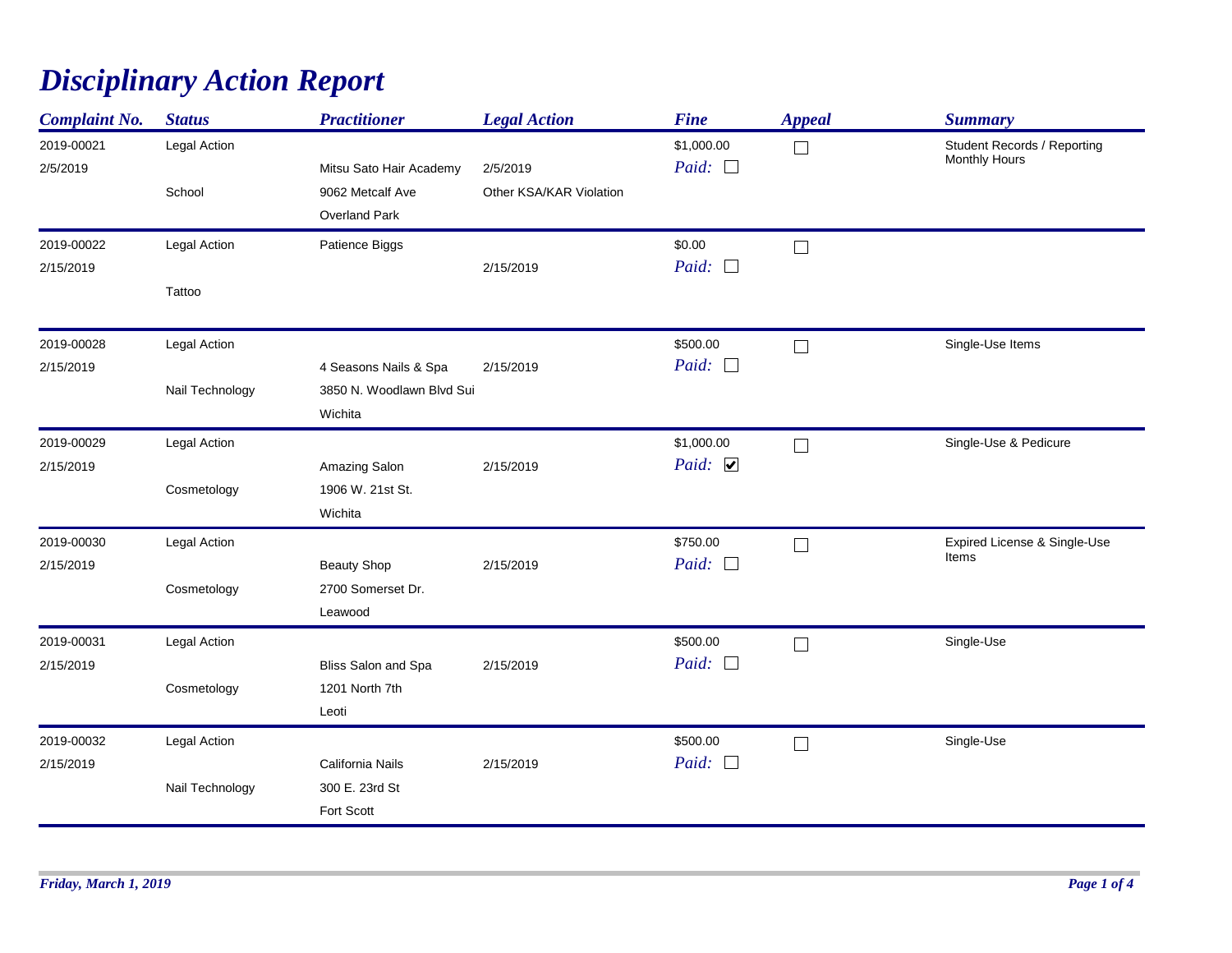| <b>Complaint No.</b> | <b>Status</b>   | <b>Practitioner</b>      | <b>Legal Action</b> | <b>Fine</b>            | <b>Appeal</b> | <b>Summary</b>         |
|----------------------|-----------------|--------------------------|---------------------|------------------------|---------------|------------------------|
| 2019-00033           | Legal Action    |                          |                     | \$250.00               | $\Box$        | <b>Expired License</b> |
| 2/15/2019            |                 | Cuttin' Loose            | 2/15/2019           | Paid: $\Box$           |               |                        |
|                      | Cosmetology     | 610 E. 10th St.          |                     |                        |               |                        |
|                      |                 | Pleasonton               |                     |                        |               |                        |
| 2019-00034           | Legal Action    |                          |                     | \$1,000.00             | $\Box$        | Single-Use & Pedicure  |
| 2/15/2019            |                 | Fancy Hair and Nails     | 2/15/2019           | Paid: $\triangleright$ |               |                        |
|                      | Cosmetology     | 2809 N. Broadway Suite A |                     |                        |               |                        |
|                      |                 | Pittsburg                |                     |                        |               |                        |
| 2019-00035           | Legal Action    |                          |                     | \$500.00               | $\Box$        | Single-Use Items       |
| 2/15/2019            |                 | <b>Fantasy Nails</b>     | 2/15/2019           | Paid: $\triangledown$  |               |                        |
|                      | Nail Technology | 1022 W. 6th St           |                     |                        |               |                        |
|                      |                 | Junction City            |                     |                        |               |                        |
| 2019-00036           | Legal Action    |                          |                     | \$500.00               | $\Box$        | Single Use             |
| 2/15/2019            |                 | Jayhawk Nail             | 2/15/2019           | Paid: $\Box$           |               |                        |
|                      | Nail Technology | 925 Iowa St Suite F      |                     |                        |               |                        |
|                      |                 | Lawrence                 |                     |                        |               |                        |
| 2019-00037           | Legal Action    |                          |                     | \$500.00               | $\Box$        | Single Use             |
| 2/15/2019            |                 | Karma Hair Boutique      | 2/15/2019           | Paid: $\Box$           |               |                        |
|                      | Cosmetology     | 1119 Commercial St       |                     |                        |               |                        |
|                      |                 | Emporia                  |                     |                        |               |                        |
| 2019-00038           | Legal Action    |                          |                     | \$500.00               | $\Box$        | Single USE             |
| 2/15/2019            |                 | L.A. Fashion Nails       | 2/15/2019           | Paid: $\triangledown$  |               |                        |
|                      | Nail Technology | 3131A S. Seneca          |                     |                        |               |                        |
|                      |                 | Wichita                  |                     |                        |               |                        |
| 2019-00039           | Legal Action    |                          |                     | \$500.00               | $\Box$        | Single Use             |
| 2/15/2019            |                 | Lucky Nails and Spa      | 2/15/2019           | Paid: $\Box$           |               |                        |
|                      | Nail Technology | 1504 B Vine St           |                     |                        |               |                        |
|                      |                 | Hays                     |                     |                        |               |                        |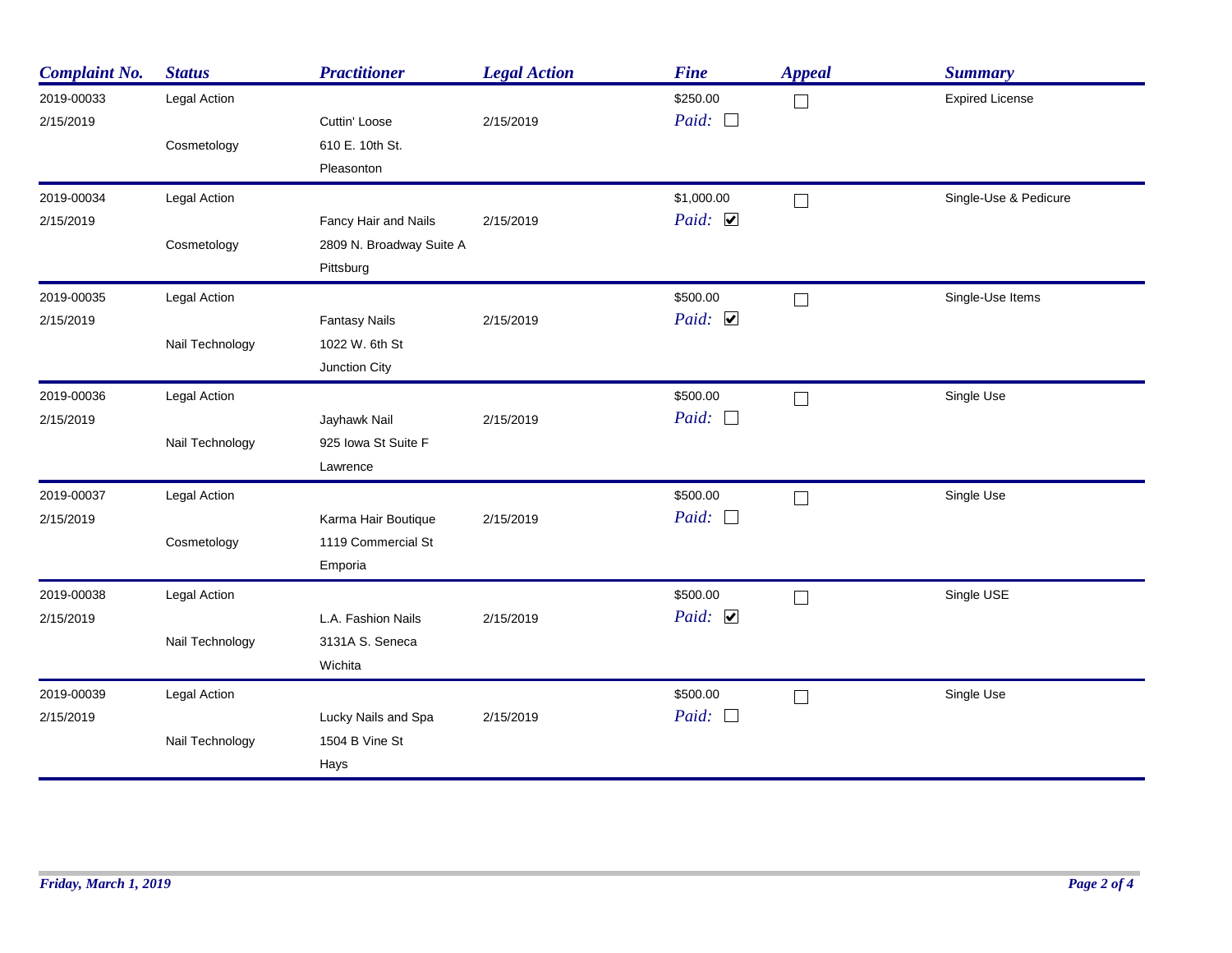| <b>Complaint No.</b> | <b>Status</b>       | <b>Practitioner</b>               | <b>Legal Action</b> | <b>Fine</b>           | <b>Appeal</b> | <b>Summary</b>               |
|----------------------|---------------------|-----------------------------------|---------------------|-----------------------|---------------|------------------------------|
| 2019-00040           | Legal Action        |                                   |                     | \$750.00              | $\Box$        | Expired License & Single Use |
| 2/15/2019            |                     | Mane Appearance & Desig 2/15/2019 |                     | Paid: $\Box$          |               |                              |
|                      | Cosmetology         | 140 E. 5th St.                    |                     |                       |               |                              |
|                      |                     | Colby                             |                     |                       |               |                              |
| 2019-00041           | Legal Action        |                                   |                     | \$250.00              | $\Box$        | <b>Expired License</b>       |
| 2/15/2019            |                     | <b>Planet Fitness</b>             | 2/15/2019           | Paid: $\triangledown$ |               |                              |
|                      | Tanning             | 3535 N. Rock Rd                   |                     |                       |               |                              |
|                      |                     | Wichita                           |                     |                       |               |                              |
| 2019-00042           | <b>Legal Action</b> |                                   |                     | \$250.00              | $\Box$        | <b>Expired License</b>       |
| 2/15/2019            |                     | Salon Savvy                       | 2/15/2019           | Paid: $\Box$          |               |                              |
|                      | Cosmetology         | 1402 S. Broadway                  |                     |                       |               |                              |
|                      |                     | Pittsburg                         |                     |                       |               |                              |
| 2019-00043           | Legal Action        |                                   |                     | \$500.00              | $\Box$        | Single-Use                   |
| 2/15/2019            |                     | Salon Ten-O-Seven                 | 2/15/2019           | Paid: $\triangledown$ |               |                              |
|                      | Cosmetology         | 1007 Main St.                     |                     |                       |               |                              |
|                      |                     | Hays                              |                     |                       |               |                              |
| 2019-00044           | <b>Legal Action</b> |                                   |                     | \$500.00              | $\Box$        | Spore Test Fail              |
| 2/15/2019            |                     | Sore Loser Tattoo & Body          | 2/15/2019           | Paid: $\Box$          |               |                              |
|                      | Tattoo              | 717 Vine St.                      |                     |                       |               |                              |
|                      |                     | Hays                              |                     |                       |               |                              |
| 2019-00045           | Legal Action        |                                   |                     | \$500.00              | $\Box$        | Pedicure Equip               |
| 2/15/2019            |                     | Studio 8                          | 2/15/2019           | Paid: $\triangledown$ |               |                              |
|                      | Cosmetology         | 1503 Vine St.                     |                     |                       |               |                              |
|                      |                     | Hays                              |                     |                       |               |                              |
| 2019-00046           | <b>Legal Action</b> |                                   |                     | \$500.00              | $\Box$        | Single-Use                   |
| 2/15/2019            |                     | <b>Super Nails</b>                | 2/15/2019           | Paid: $\Box$          |               |                              |
|                      | Nail Technology     | 2919 SW Wanamaker #H              |                     |                       |               |                              |
|                      |                     | Topeka                            |                     |                       |               |                              |